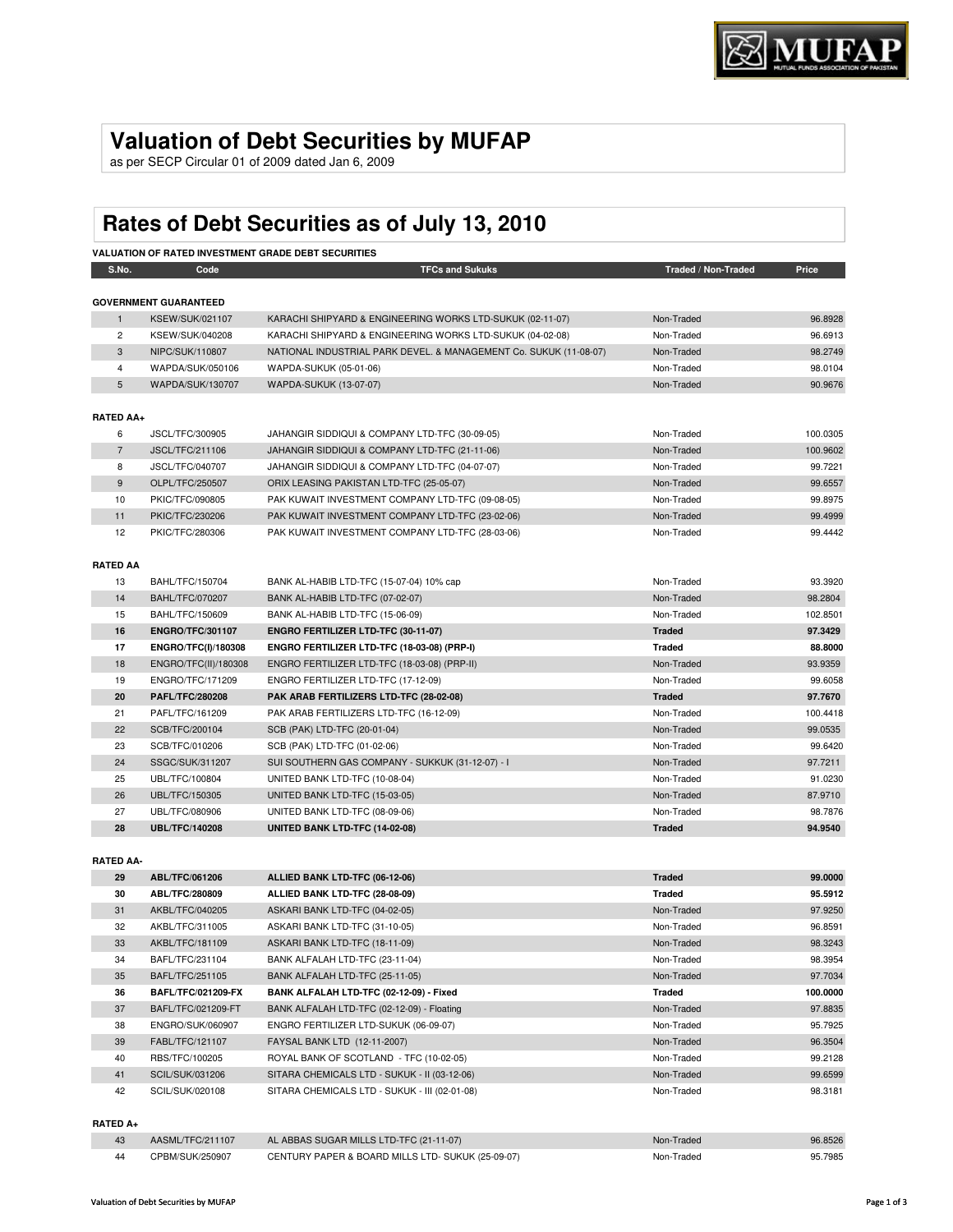

| 45 | EIBL/TFC/150307        | ESCORTS INVESTMENT BANK LTD-TFC (15-03-07)                          | Non-Traded    | 99.1631 |
|----|------------------------|---------------------------------------------------------------------|---------------|---------|
| 46 | FRSCL(A)/TFC/170107    | FINANCIAL REC'BLES SEC'ZATION CO. LTD-TFC CLASS "A"                 | Non-Traded    | 97.3919 |
| 47 | FRSCL(B)/TFC/170107    | FINANCIAL REC'BLES SEC'ZATION CO. LTD-TFC CLASS "B"                 | Non-Traded    | 97.3919 |
| 48 | HBFC/SUK/080508        | HOUSE BUILDING FINANCE CORPORATION LTD - SUKUK (08-05-08)           | Non-Traded    | 95.3403 |
| 49 | IGIBL/TFC/110706       | IGI INV. BANK LTD-TFC (FIRST INT'I INV. BANK LTD. - TFC) (11-07-06) | Non-Traded    | 99.3837 |
| 50 | KASBS/TFC/270607       | KASB SECURITIES LTD- TFC (27-06-07)                                 | Non-Traded    | 97.5854 |
| 51 | <b>NIB/TFC/050308</b>  | <b>NIB BANK LTD-TFC (05-03-08)</b>                                  | <b>Traded</b> | 95.9500 |
| 52 | PACE/TFC/150208        | PACE (PAKISTAN) LTD-TFC (15-02-08)                                  | Non-Traded    | 97.3764 |
| 53 | PMCL/TFC/310506        | PAKISTAN MOBILE COMMUNICATION LTD-TFC (31-05-06)                    | Non-Traded    | 98.6457 |
| 54 | PMCL/TFC/011007        | PAKISTAN MOBILE COMMUNICATION LTD-TFC (01-10-07)                    | Non-Traded    | 98.6850 |
| 55 | <b>PMCL/TFC/281008</b> | PAKISTAN MOBILE COMMUNICATION LTD-TFC (28-10-08)                    | <b>Traded</b> | 84.0000 |
| 56 | PEL/SUK/280907         | PEL-SUKUK (28-09-07)                                                | Non-Traded    | 97.8684 |
| 57 | PEL/SUK/300608         | PEL-SUKUK (30-06-08)                                                | Non-Traded    | 92.2373 |
| 58 | SNBL/TFC/050505        | SONERI BANK LTD-TFC (05-05-05)                                      | Non-Traded    | 96.2373 |

# **RATED A**

| 59 | AZLC/TFC/050907    | ALZAMIN LEASING CORPORATION LTD-TFC (05-09-07) | Non-Traded | 99.7625 |
|----|--------------------|------------------------------------------------|------------|---------|
| 60 | AZLM/TFC/120508    | AL-ZAMIN LEASING MODARABA LTD-TFC (12-05-08)   | Non-Traded | 96.9223 |
| 61 | AML/SUK/210108     | AMTEX LTD.-SUKUK (21-01-08)                    | Non-Traded | 94.5694 |
| 62 | EBL/SUK/080908     | EDEN BUILDERS LTD.- SUKUK (08-09-08)           | Non-Traded | 95.7219 |
| 63 | JDWS/SUK/190608    | JDW SUGAR MILLS LTD. SUKUK (19-06-08)          | Non-Traded | 93.7327 |
| 64 | JDWS/TFC/230608    | JDW SUGAR MILLS LTD. TFC (23-06-08)            | Non-Traded | 93.6980 |
| 65 | OPTI/TFC/101007    | OPTIMUS LTD - TFC (10-10-07)                   | Non-Traded | 96.2039 |
| 66 | OLPL/SUK/300607    | ORIX LEASING PAKISTAN LTD-SUKUK (30-06-07)     | Non-Traded | 95.9188 |
| 67 | OLPL/TFC/150108    | ORIX LEASING PAKISTAN LTD-TFC (15-01-08)       | Non-Traded | 95.8329 |
| 68 | TRAKKER/TFC/150907 | <b>TRAKKER (15-09-07) - PPTFC</b>              | Non-Traded | 99.1887 |
| 69 | WTL/TFC/281106     | WORLDCALL TELECOM LTD.TFC (28-11-06)           | Non-Traded | 98.2875 |
| 70 | WTL/TFC/071008     | WORLDCALL TELECOM LTD-TFC (07-10-08)           | Non-Traded | 95.0763 |

# **RATED A-**

| AVH/TFC/300409   | AVARI HOTELS-TFC (30-04-09)                | Non-Traded | 93.3724 |
|------------------|--------------------------------------------|------------|---------|
| KASHF/TFC/051107 | KASHAF FOUNDATION - TFC (05-11-07)         | Non-Traded | 99.9525 |
| SSML/SUK/270907  | SHAHMURAD SUGAR MILLS LTD-SUKUK (27-09-07) | Non-Traded | 95.4048 |

#### **RATED BBB+**

| 74 | BRRGM/TFC/070708 | BRR GUARDIAN MODARABA (07-07-08)          | Non-Traded | 87.5358 |
|----|------------------|-------------------------------------------|------------|---------|
| 75 | QTML/SUK/260908  | QUETTA TEXTILE MILLS LTD-SUKUK (26-09-08) | Non-Traded | 83.1889 |
| 76 | SEARL/TFC/090306 | SEARLE PAKISTAN LTD-TFC (09-03-06)        | Non-Traded | 97.8304 |
|    |                  |                                           |            |         |

# **RATED BBB**

|    | SMEL/TFC/160708  | SME LEASING LTD-TFC (16-07-08)           | Non-Traded | 96.0479 |
|----|------------------|------------------------------------------|------------|---------|
| 78 | TELE/TFC/270505  | TELECARD LTD-TFC (27-05-05)              | Non-Traded | 90.2033 |
| 79 | TRIBL/TFC/151105 | TRUST INVESTMENT BANK LTD-TFC (15-11-05) | Non-Traded | 98.7157 |
| 80 | TRIBL/TFC/040708 | TRUST INVESTMENT BANK LTD-TFC (04-07-08) | Non-Traded | 88.8230 |
|    |                  |                                          |            |         |

## **RATED BBB-**

| O <sub>1</sub> | PAFL/TFC/140108 | AGRITECH LTD-TFC (14-01-08)   | Non-Traded | 84.3039 |
|----------------|-----------------|-------------------------------|------------|---------|
| 82             | PAFL/SUK/060808 | AGRITECH LTD-SUKUK (06-08-08) | Non-Traded | 81.5945 |

#### **VALUATION OF RATED NON-INVESTMENT GRADE DEBT SECURITIES**

| S.No.          | Code             | <b>TFCs and Sukuks</b>                                  | Traded / Non-Traded | Price   |
|----------------|------------------|---------------------------------------------------------|---------------------|---------|
| $4 * *$        | FDIBL/TFC/110907 | FIRST DAWOOD INVESTMENT BANK LTD. TFC (11-09-07)        | Non-Traded          | 70.9689 |
| $\overline{2}$ | GLL/TFC/040708   | GRAYS LEASING LTD. - TFC (04-07-08)                     | Non-Traded          | 75,0000 |
| $3***$         | SPLC/TFC/130308  | SAUDI PAK LEASING COMPANY LTD-TFC (13-03-08)            | Non-Traded          | 72.7827 |
| 4              | SLCL/SUK/010607  | SECURITY LEASING CORPORATION LTD-SUKKUK (01-06-07) - I  | Non-Traded          | 75,0000 |
| 5              | SLCL/SUK/190907  | SECURITY LEASING CORPORATION LTD-SUKKUK (19-09-07) - II | Non-Traded          | 75,0000 |

## **VALUATION OF NON-RATED INVESTMENT GRADE DEBT SECURITIES**

| S.No. | Code            | <b>TFCs and Sukuks</b>             | Traded / Non-Traded | Price   |
|-------|-----------------|------------------------------------|---------------------|---------|
|       | DAWH/SUK/180907 | DAWOOD HERCULES-SUKUK (18-09-07)   | Non-Traded          | 98.0619 |
|       | SEL/SUK/160707  | SITARA ENERGY LTD-SUKUK (16-07-07) | Non-Traded          | 98.3443 |